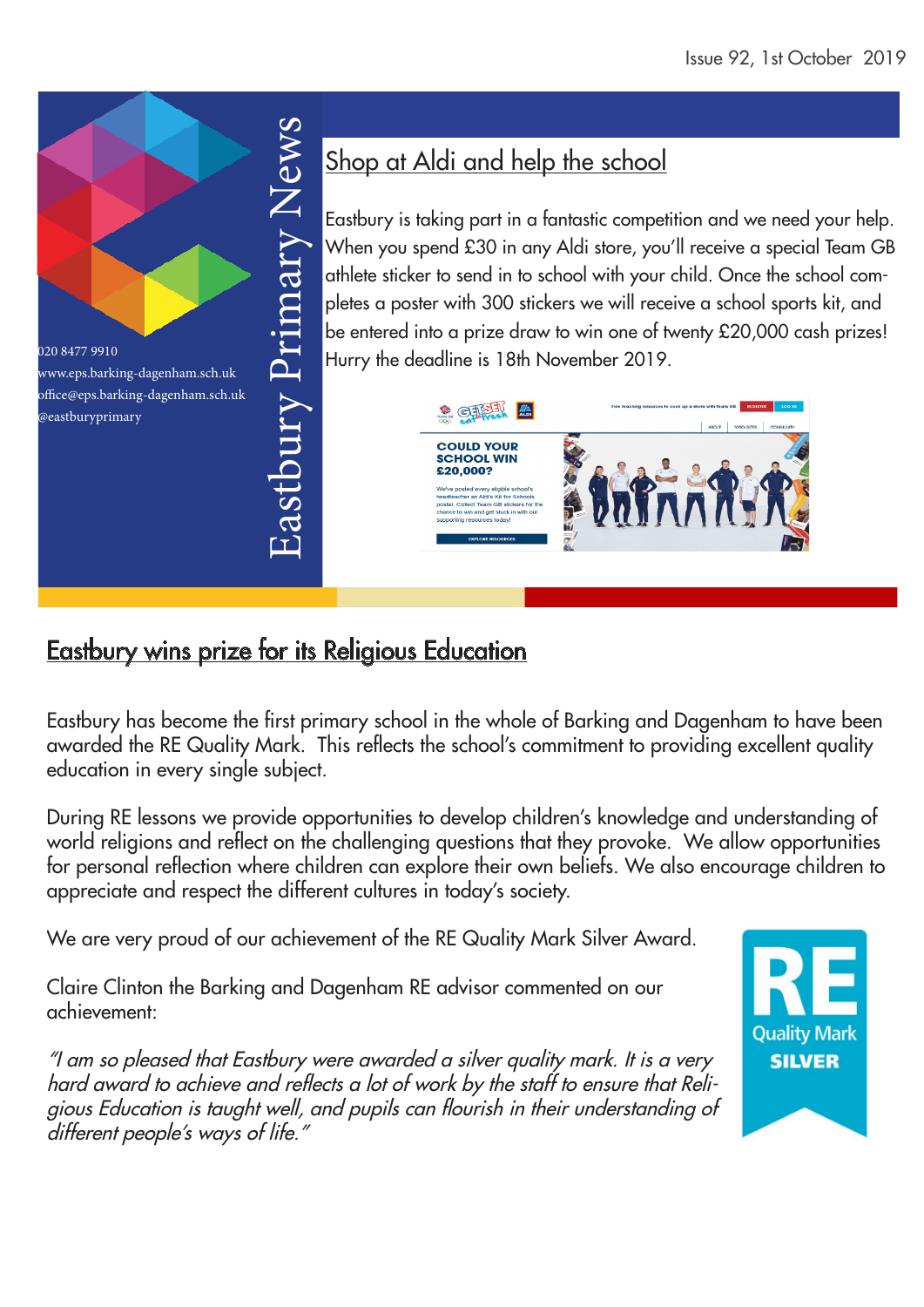# Collecting your child from school

As a school, we are responsible for the welfare of our pupils and therefore have to consider what we believe is good practice in ensuring the safety of our pupils at the end of school day.

Our school policy states that pupils in Nursery, Reception, years 1, 2, 3 and 4 must be collected by a known adult or an older sibling of at least 16 years old.

Pupils in years 5 and 6 may walk home unaccompanied providing that the school has received, in advance, a 'permission to walk home from school alone' slip.

If you would like to discuss this, please ask in the school office.

#### Dates for this half-term :

### **October**

Friday 4th: Science week display in main hall(3:00pm) & Macmillan Coffee Morning(9:00)

Wednesday 16th: Black History day

Thursday 17th: Last day of half-term

Friday 18th: School closed

Monday 28th: Return back to school

#### Science Week

This week Eastbury is holding its annual Science Week. Children are carrying out a range of exciting investigations on the theme of 'Inventions and Discoveries', as well as finding out about famous inventors and inventions from the past.

You can see their work on display in the main hall after school this Friday (4th October). We look forward to seeing you there.

#### Library Visits

This term classes across the school have been visiting Barking Library. This is a great opportunity for the children to find out about all the books and other services that the library provides, and to talk about the benefits of getting their own library cards (if they haven't already).

We would encourage all parents to visit the library with their children so that they can take out a wide range of books. Reading daily is both enjoyable and helps their learning!

### Macmillan Coffee Morning

Our new Parent Welcome Centre on Lambourne Road will be opening this Friday morning at 9.15am for the Macmillan coffee morning.

Please come along, enjoy a drink and a chat, and help raise money for Macmillan Cancer Support.

Parenting Workshops – help your child be happy, confident and do well

Thank you to all the parents who came along last Friday (27th September) to the welcome session for our parenting workshops (called 'ParentGym'). It was really well-attended and the parents who came found it extremely helpful.

If you weren't able to come to last Friday's session, then don't worry – you can still sign up for the course which starts this Friday morning (4th October). Please speak to Mrs Gale in the school office.

The course has lots of practical tips on making family life easier and helping your children thrive. The sessions are fun and interactive, covering themes such as positive communication, encouraging good behaviour, boosting your child's confidence and supporting their learning. It's also a great chance to meet and chat to other parents.



## Tumble Dryer Recall

There is currently a Recall Notice for Hotpoint, Creda, Indesit, Swan and Proline tumble dryers, produced between 2003 and 2015. If you have one of these makes, please urgently find the serial number and open the link below to check if it is considered safe to use.

If it is not considered safe the company will replace it, free of charge, regardless of when or where it was purchased. Meanwhile unplug it and do not use it.

https://safety.hotpoint.eu/dryercheck

Grapes are a choking hazard

Doctors have issued a warning that young children can choke to death on whole grapes. Doctors warn that food is responsible for over half of all fatal choking accidents, with grapes the third most common cause of death in foodrelated incidents.

How can grapes be dangerous? The size and shape of grapes means they can completely block a child's airway. And the tight seal produced by the grape's smooth surface makes them difficult to dislodge with standard first aid techniques.

If you provide grapes in your child's packed lunch, please chop them into quarters.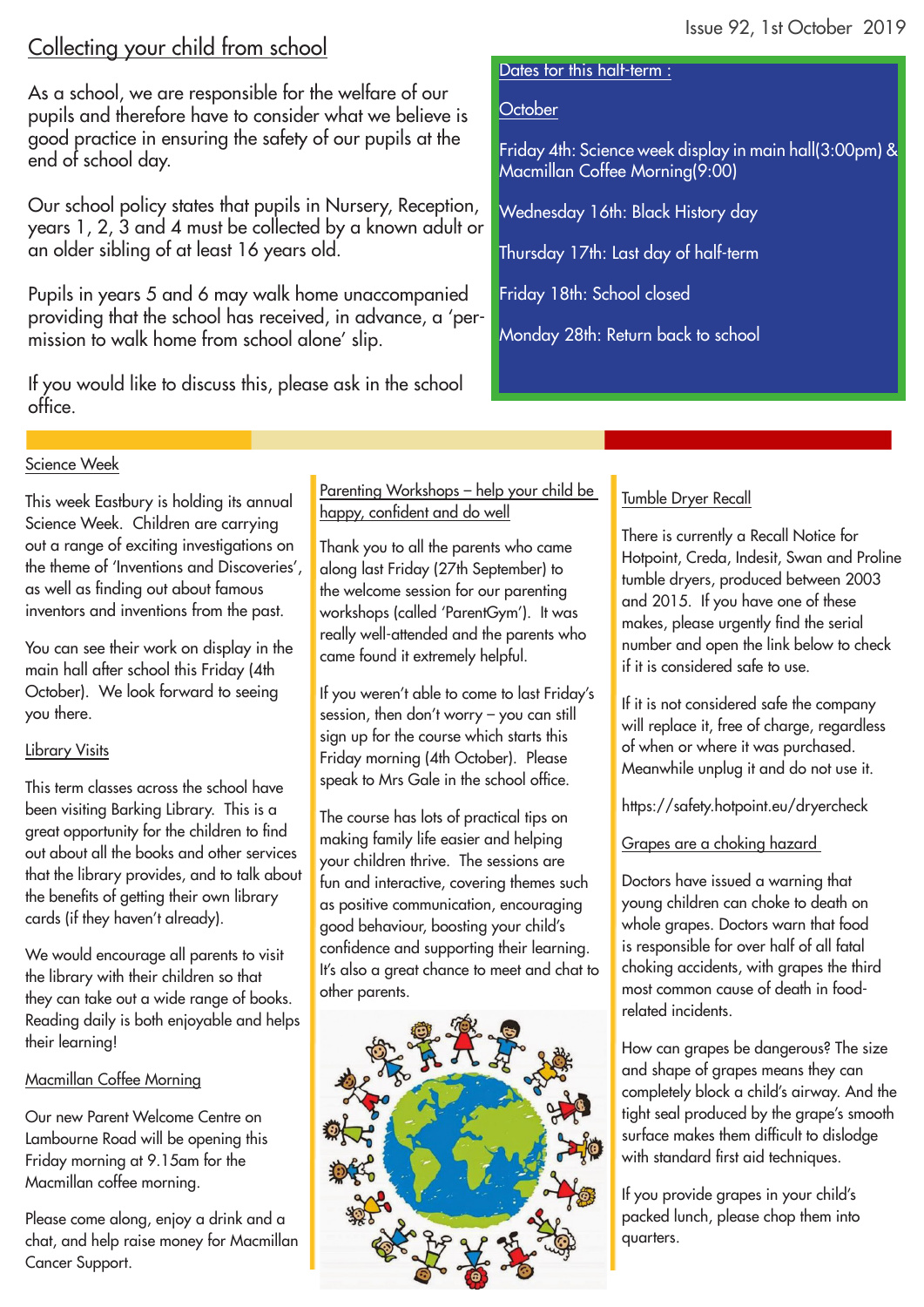## Consultation on time of end of school day

We have written to all parents and carers about a proposed change to the time of the end of the school day for Early Years and Key Stage 1. This would extend the day for Reception, year 1 and year 2 by five minutes. The timing for Key Stage 2 (years 3 to 6) would remain unchanged.

This would mean that parents and carers who are collecting children in different key stages would not have to wait in the playground for as long at the end of the day.

The final decision on the timing of the school day is for the school's Local Governing Board and we will ask governors to decide on the basis of your views at their meeting on 20th November 2019. Until then, the timings of the school day will remain unchanged.

If you would like to give your views on the time of the end of the school day, please write to the Co-Headteachers.

## Children's Rights

Every newsletter we share the children's rights set out in the UN Convention on the Rights of the Child. All the rights (called Articles) – in child friendly language – can be found at https://www.unicef. org/rightsite/files/uncrcchilldfriendlylanguage.pdf

We will be celebrating these rights in our Children's Rights Day planned for 17 January 2020. In this newsletter, we have Articles 31 to 33:

Article 31 You have the right to play and rest.

# Article 32

You have the right to protection from work that harms you, and is bad for your health and education. If you work, you have the right to be safe and paid fairly.

Article 33 You have the right to protection from harmful drugs and from the drug trade.

# Votes for Schools

topic, which helps boost their oracy skills, as well Every week children discuss a 'Votes for Schools' as increasing their knowledge and understanding of current affairs.

Last week children were debating an important environmental topic: could we live without single-use plastic? While children were extremely worried about the impact on the environment, such as on ocean life, the majority (68%) thought that we couldn't live without single-use plastic, although we should recycle whenever we can. This was different from the national vote, in which most children thought we could live without single-use plastics.



# **Best attending classes**

Children who have good attendance at school are likely to make more progress and do better in their learning. Our whole school target is 97% attendance and all children who have 100% attendance during the year receive a special certificate.

Congratulations to the best attending classes in each phase from last week and a special well done to class 5D for achieving an amazing 100% attendance!

Year  $1 + 2$  $Class - 2B 99.66%$ 

Year  $3 + 4$ Class – 3A 99.29%

Year  $5 + 6$ Class – 5D 100%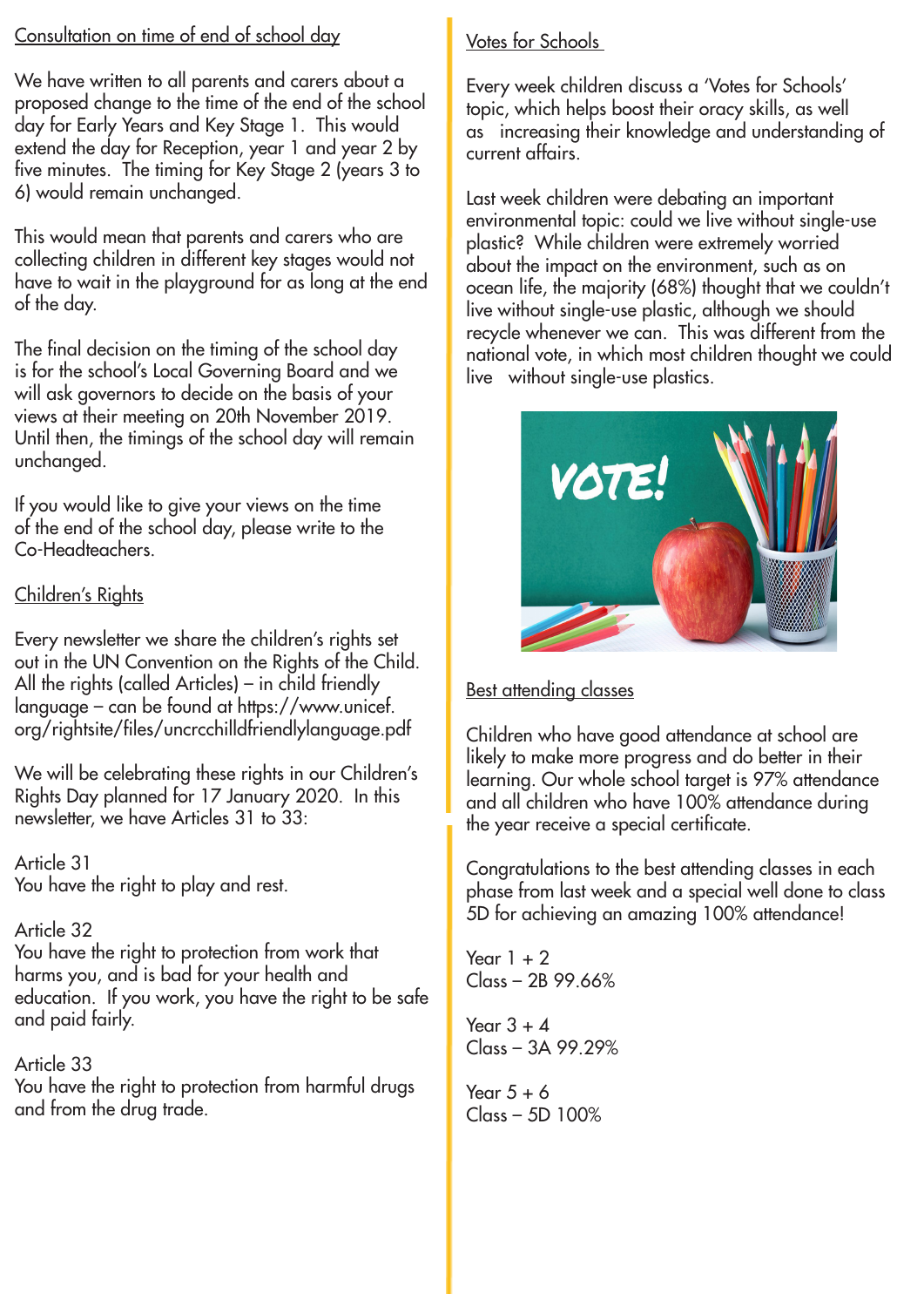# Stars of the Week!

One child from each class is selected every week to be the 'Star of the Week' and to receive a certificate. These certificates celebrate how that child has demonstrated one of more of our Eastbury values: creativity, respect, aiming high, teamwork, enjoyment and resilience.

Well done to our latest Stars of the Week!

| Name                  | Class          | Reason                                                                                                           |  |
|-----------------------|----------------|------------------------------------------------------------------------------------------------------------------|--|
| Khadijah              | <b>RB</b>      | for being brave and always being helpful in class.                                                               |  |
| Daniel                | <b>RC</b>      | for settling in class amazingly. Well done Daniel                                                                |  |
| Timofejs<br><b>RD</b> |                | for being a fantastic friend to the children in the class and making everyone feel wel-                          |  |
|                       |                | come.                                                                                                            |  |
| Zoey                  | 1A             | for working hard to improve her number formation. Well done for aiming high!                                     |  |
| Mihai                 | 1B             | for independently solving problems in Maths.                                                                     |  |
| Inaya                 | 1 <sup>C</sup> | for consistently working hard and helping her peers.                                                             |  |
| Calvin                | 1D             | for showing resilience across all subjects.                                                                      |  |
| Samuel                | 2A             | for working more independently in maths and English.                                                             |  |
| Zafreen               | 2B             | for including a variety of punctuation in her story.                                                             |  |
| Hussain               | 2C             | for trying his hardest in Maths and communicating politely with his peers and teachers.                          |  |
| Ayaan                 | 2D             | for becoming more confident in class and contributing ideas in lessons.                                          |  |
| Dariush               | 3A             | for working well together to produce a wonderful Internet Safety Poster.                                         |  |
| Eisa                  | 3A             | for working well together to produce a wonderful Internet Safety Poster.                                         |  |
| Marshall              | 3B             | for his hard work and focus in Maths and English.                                                                |  |
| Tahani                | 3C             | for her excellent work during maths when regrouping                                                              |  |
| Gary                  | 3D             | for writing descriptive sentences about the beach using adjectives and the 5 senses.                             |  |
| Rayyan                | 4A             | for a fantastic story.                                                                                           |  |
| Emy                   | 4B             | for always being respectful and helpful towards others.                                                          |  |
| Blessing              | 4C             | for showing an improvement in his behaviour in class.                                                            |  |
| Andra                 | 4D             | for working really hard on her narrative in English. Well done!                                                  |  |
| Freddie               | 5A             | for his excellent behaviour on the school trip and remaining focused in class.                                   |  |
| Jaida                 | 5B             | for always sharing excellent ideas with the rest of the class during our English writing<br>lessons. Well done!  |  |
| Sai                   | 5C             | for settling down well in his new class and making an excellent start.                                           |  |
| Synthia               | 5 <sub>D</sub> | for her excellent achievement in her maths assessment. She achieved an excellent 92%                             |  |
| Ludovic               | 6A             | for being amazing translators and supporting new members of 6A, Mrs Swann and<br>Miss Prince with daily routines |  |
| Jelisejs              | 6A             | for being amazing translators and supporting new members of 6A, Mrs Swann and<br>Miss Prince with daily routines |  |
| Goher                 | 6B             | for settling well in his new class and demonstrating our British Values.                                         |  |
| Mahrosh               | 6C             | for a fantastic understanding and explanation of the five pillars of Islam to the class.                         |  |
| Eldar                 | 6D             | for the remarkable effort put in all his work.                                                                   |  |
| Hassan                | 6E             | for having lovely all round manners                                                                              |  |